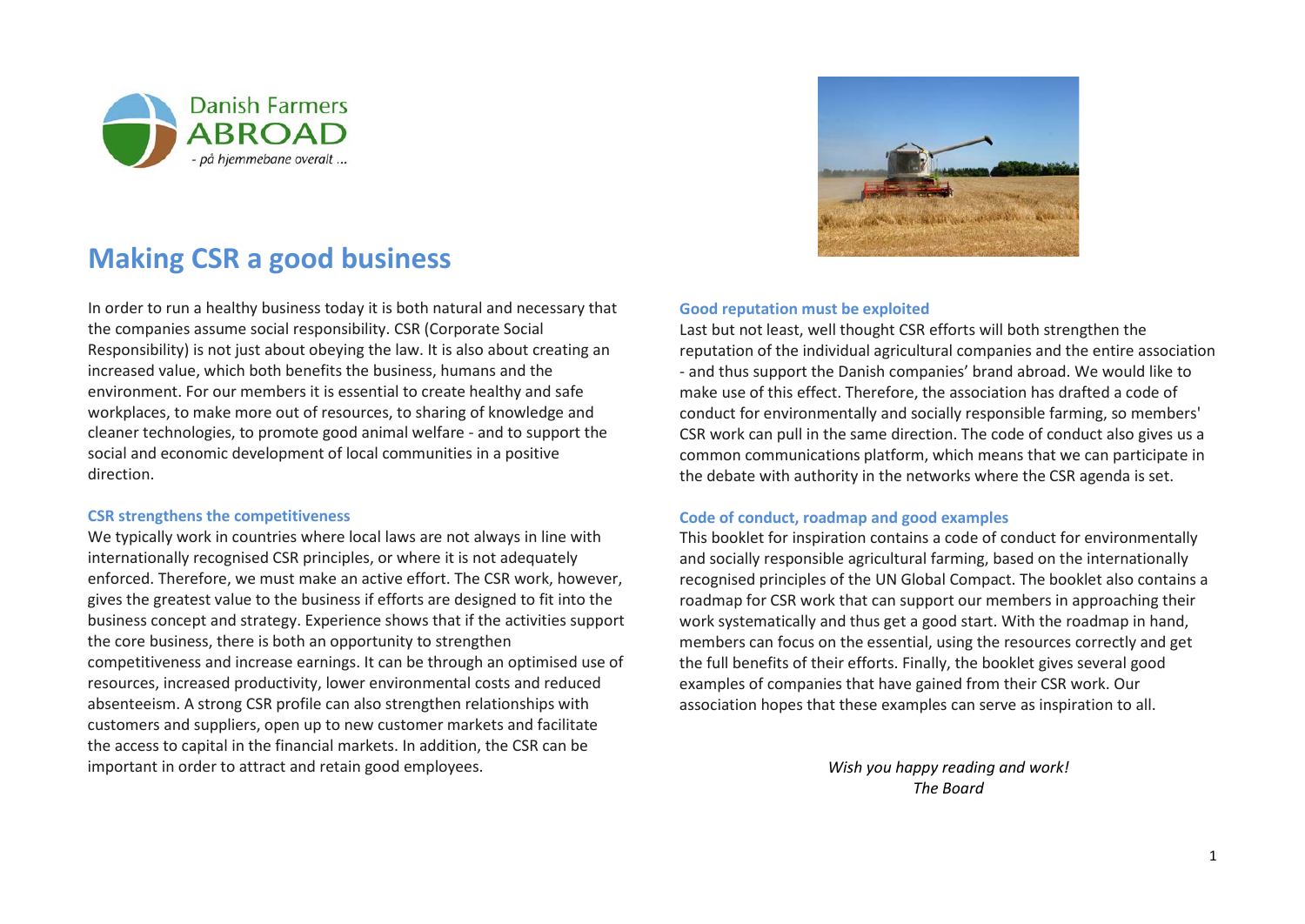## **Code of Conduct**

## **for environmentally and socially responsible agricultural farming**

Danish Farmers Abroad wishes to contribute to sustainable development in the countries where we operate. Our approach to sustainability is consistent with the principles of the UN Global Compact, which is the framework for our work.

Danish Farmers Abroad will work for an environmentally and socially responsible agricultural farming by:

### **1. Creating healthy and safe jobs**

We will create healthy and safe jobs for our employees. We will do this by preventing accidents, by ensuring that our employees have the necessary safety equipment and by training them in managing health and safety risks.

### **2. Preventing pollution of the environment**

We will prevent pollution by using the environmentally best available technologies, where economically and technically feasible. We will optimise the use of resources, reduce the use of pesticides, and reduce emissions of greenhouse gases and nutrients as well as store and dispose of waste and residues in an environmentally sound way. We will also promote greater environmental responsibility among our employees.

### **3. Respecting human and labour rights**

We will respect the basic human and labour rights. This means, among other things, that we will ensure reasonable wages, reasonable working hours, free membership of trade union and the right to collective bargaining, freedom of speech and the right to privacy and reasonable accommodation for employees who live on our farms. We will not engage in forced labour, and we will comply with the minimum standards for children's employment. We will combat discrimination and promote equal rights for men and women at work. Furthermore we will respect the local population's rights of land and use.



### **4. Ensuring animal welfare**

We will ensure animal welfare during adolescence, transport and slaughtering. This means that the animals will be housed, fed, watered and cared for in the best possible way, according to their behavioural and health needs and will be protected from pain, fear, injury or disease. We will also restrict the use of preventive treatment with antibiotics and ensure a regular veterinary inspection.

### **5. Ensuring good neighbourliness**

We will ensure good relations with our neighbours and take an active part in the local community. We will be open and informative about our business and CSR efforts and listen to the local community's wants and needs to create the best possible basis for an on-going dialogue.

### **6. Promoting good business ethics**

We will work against all kinds of corruption and bribery, including extortion and facilitation payments. Moreover, we will inform all our business partners of our position on anti-corruption and conduce to fair competition.

### **7. Promoting the CSR in the value chain**

We will promote high CSR standards to customers, suppliers and other business partners. We will also work with suppliers to improve the CSR conditions, where relevant.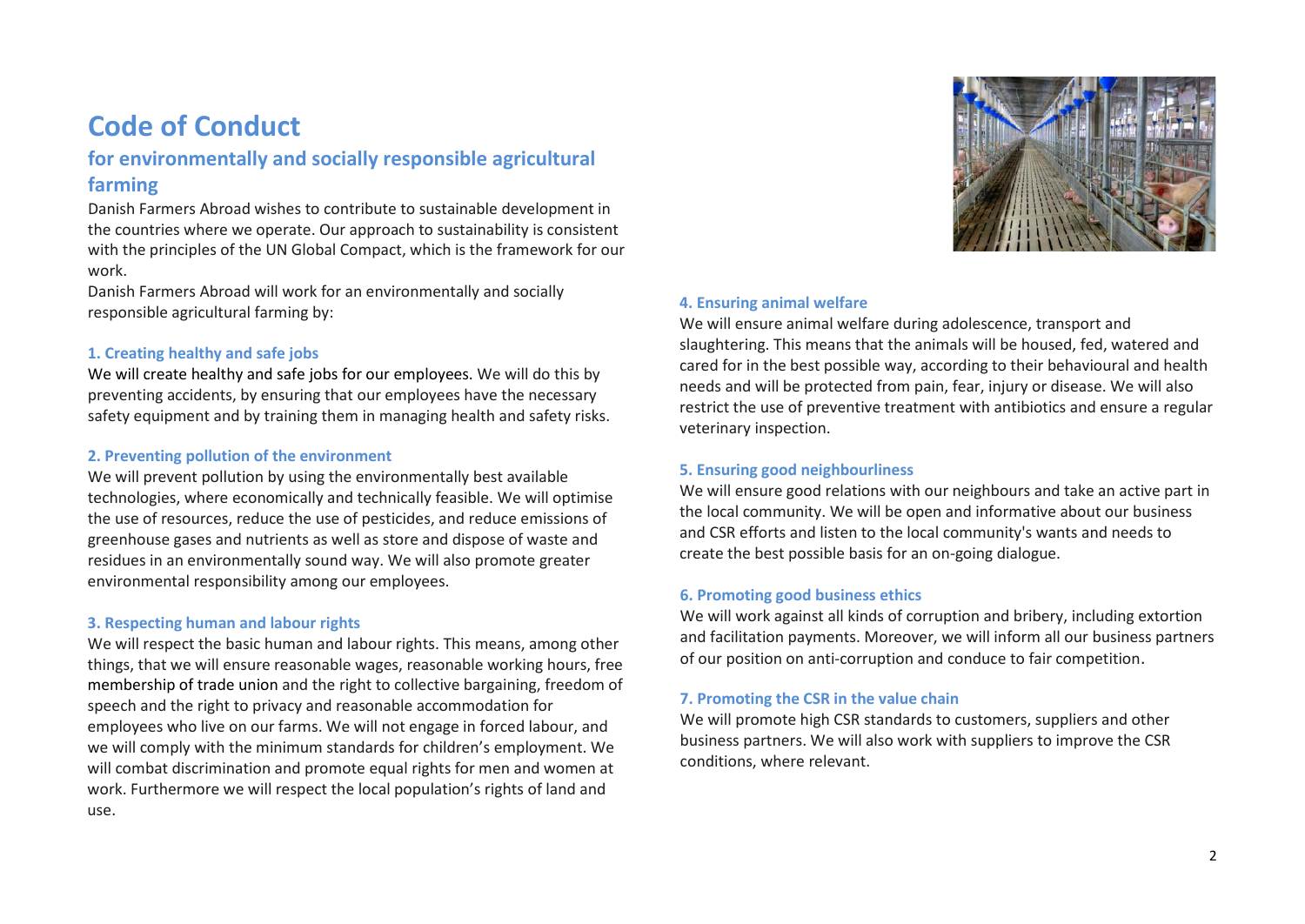# **Roadmap for the CSR-work:**

## **You approach the work in the following way and make a strong start**

Below please find a roadmap for the CSR work in five steps. The 5 steps ensure that you approach the work systematically and thus make a strong start. You can work on the level of ambition and at a pace that suit the company's challenges and resources. The 5 steps reflect that the CSR work is a continuous process that will evolve in line with that your business risks, opportunities and the outside world's expectations of your CSR efforts change. Are you already in progress, it may be an opportunity to review the progress of the work and assess if there is a need for new focus areas.



## **Step 1: Identify important areas**

Your CSR efforts have to be based on the right foundation, so you can prioritise correctly, and utilise the resources where they make the biggest difference to the business, the stakeholders and the society. The first step is therefore to identify the most important areas. This is done by:

- **Identifying your CSR impacts and risks**: How does the company influence the outside world and what risks are related to your own activities and to each part of your value chain? What are you already in control of, and where is there a need to strengthen the efforts? There are many mapping tools. One of them is the Global Compact Self-Assessment Tool, which can be used to assess to which extent you meet the internationally recognised CSR principles and best practice. The tool is free and you will find it at: [http://www.globalcompactselfassessment.org](http://www.globalcompactselfassessment.org/)
- **Listening to your stakeholders**: What are your stakeholders' requirements and expectations of your CSR efforts? Stakeholders include both your employees, customers, investors, professional bodies, neighbours and others in the community. You can make use of your existing contacts to the stakeholders to ask them which CSR efforts are most important to them.
- **Learning from other companies**: What do your competitors or other companies in your local community do with regards to CSR? It may be important for the outside world's expectations to your CSR efforts and might also inspire you to CSR initiatives. You can both share your experiences in an ERFA group within the association, and you can take part in the industrial network in Denmark and in the local community.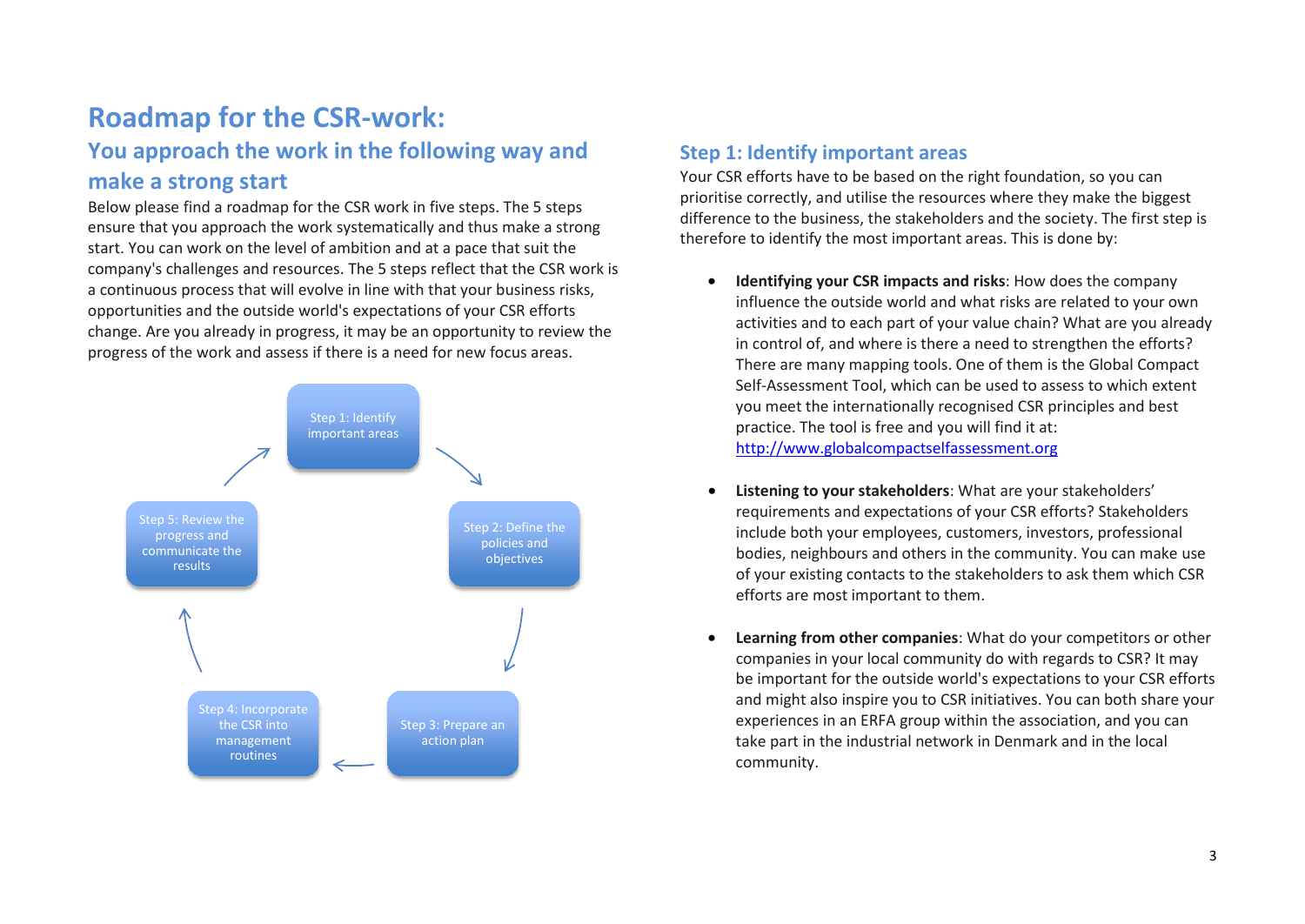

### **Systematic CSR-efforts attract investors** Idavang operates 13 modern pig farms in Lithuania and Russia. The

company employs about 400 employees.

Right from the start Idavang has systematised the CSR work, and

environmental and social considerations permeate today all business decisions.

At Idavang the CSR performance is followed just as closely as the key economic data, and once a month the management discusses the progress in the CSR work, and if there is a need to strengthen efforts. In addition to this the division leaders monitor that all activities comply with the company's CSR standards, while employees are engaged in both identifying priority areas and drawing up action plans. It creates commitment and gives ownership to the CSR initiatives that are launched. Each year, a report is made that is published, so that the outside world can follow the company's CSR work.

Idavang's convincing CSR efforts benefited the company when they wanted the World Bank as an investor in connection with a production expansion in Russia.

- The World Bank only invests in companies that meet high CSR standards. Our work meant that we could easily prove that we are in control of the CSR matters, says Jytte Rosenmaj who is the vice chairman of the Board of Idavang.

## **Step 2: Determine the policies and objectives**

Once you have identified the key CSR areas, the next step is to set a realistic level of ambition for the work. You must decide on a CSR policy and set up CSR goals that you can work towards.

You can make the association's code of conduct be your policy or adjust it to your company, for example by adding specific features that are special to you. The CSR policy is a communication tool which you can use to explain internally and externally, what you want to achieve with the CSR work. You must therefore ensure that there is consistency between the ambition that you communicate, and the effort that you have the recourses to implement.

The CSR objectives should be part of your company goals. This ensures that the effort is rooted in the company's business strategy. The objectives should also be measurable, so you can continuously assess your progress. This applies not only the objective of e.g. reducing the energy consumption or the frequency of accidents – also objectives to train employees or to establish cooperation with suppliers can be measurable.

The management's support for the policies and objectives is essential if your employees are to be serious, and your management should therefore communicate the ambitions for all employees so that they understand what is expected of them. You should also communicate the policy to all your business partners, so they know what you stand for.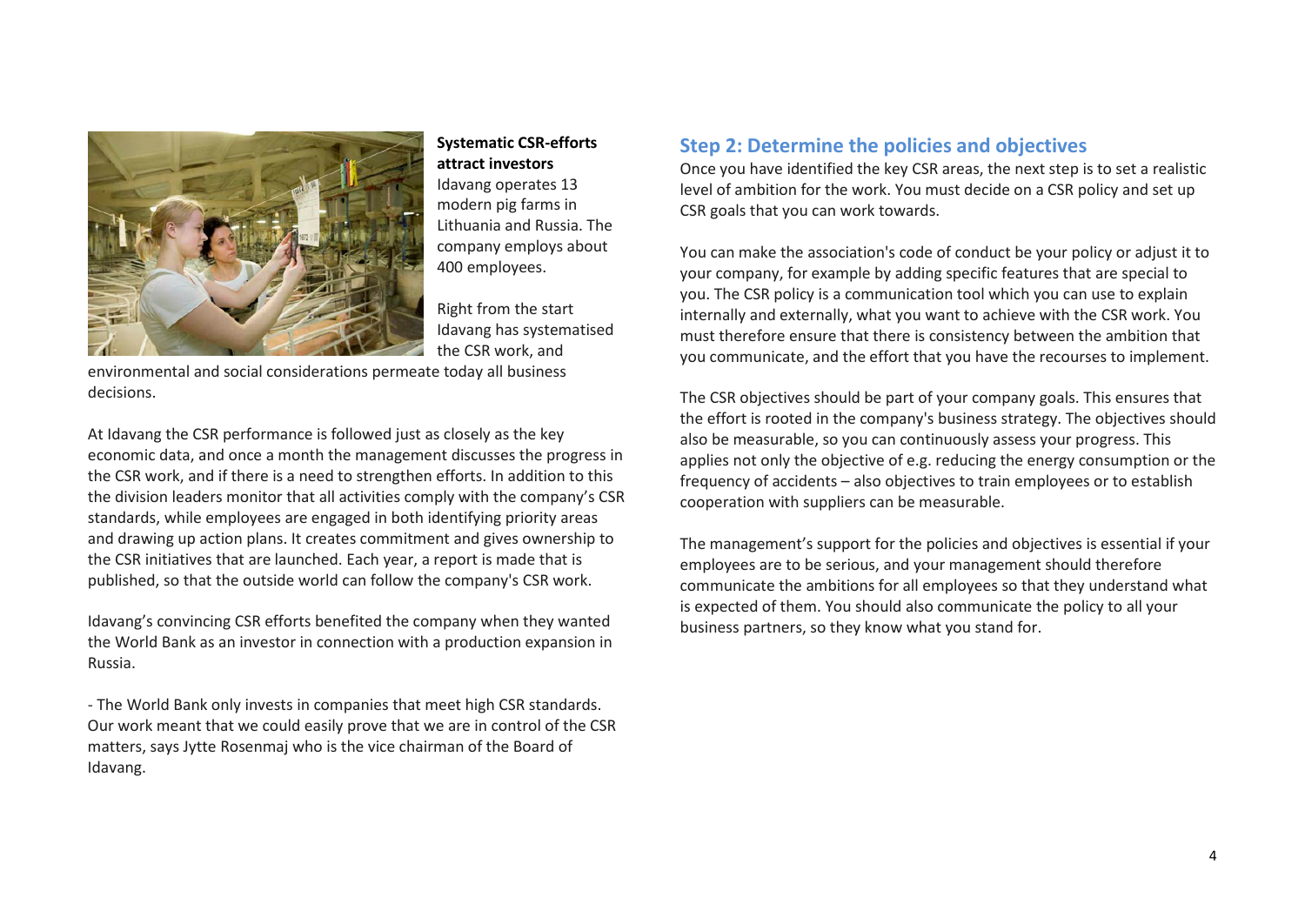

### **Health offers for lower absenteeism and higher productivity**

Danper Trujillo in Peru cultivates processes and exports asparagus, artichoke, pepper and fruit worldwide. The company has more than 6,000 employees and is a major player in the local communities.

One of the company's most important CSR activities is to help increase the health of the rural population by facilitating access to healthcare. Danper has its own health centre, which advises and treats employees and their families. As half of the employees are women, offers especially focus on pregnant women, mothers and children. Together with the regional health authorities Danper has also established a health centre for all residents in the local area. The centre carries out campaigns to prevent health problems and offers services such as – among other things - free ultrasound scanning.

- Our investment in the employees and the local communities is returned tenfold in the form of more loyal, motivated and productive employees - and fewer sick days, says Chairman Arne Berg.

### **Step 3: Prepare an action plan**

Once you have determined your level of ambition for the CSR work, the next step is to develop an action plan that describes the specific activities that you will launch in order to achieve the objectives, when the activities are to be implemented and who is responsible for the individual activities.

You are not supposed to solve all challenges at once, but you should have a plan. If your mapping has identified critical circumstances where you do not meet the legal requirements or basic CSR principles, you must prioritise these issues at first, and the action plan should describe how and when you will rectify the situation. Circumstances that are critical to humans or the environment should be remedied immediately - for example, lack of personal protective equipment or incorrect storage of chemicals and waste. If the mapping has revealed violations of CSR principles at your business relationships - for example, child labour at a supplier - you should try to take advantage of your opportunities for influence to stop the violation and to ensure that those concerned receive the necessary help.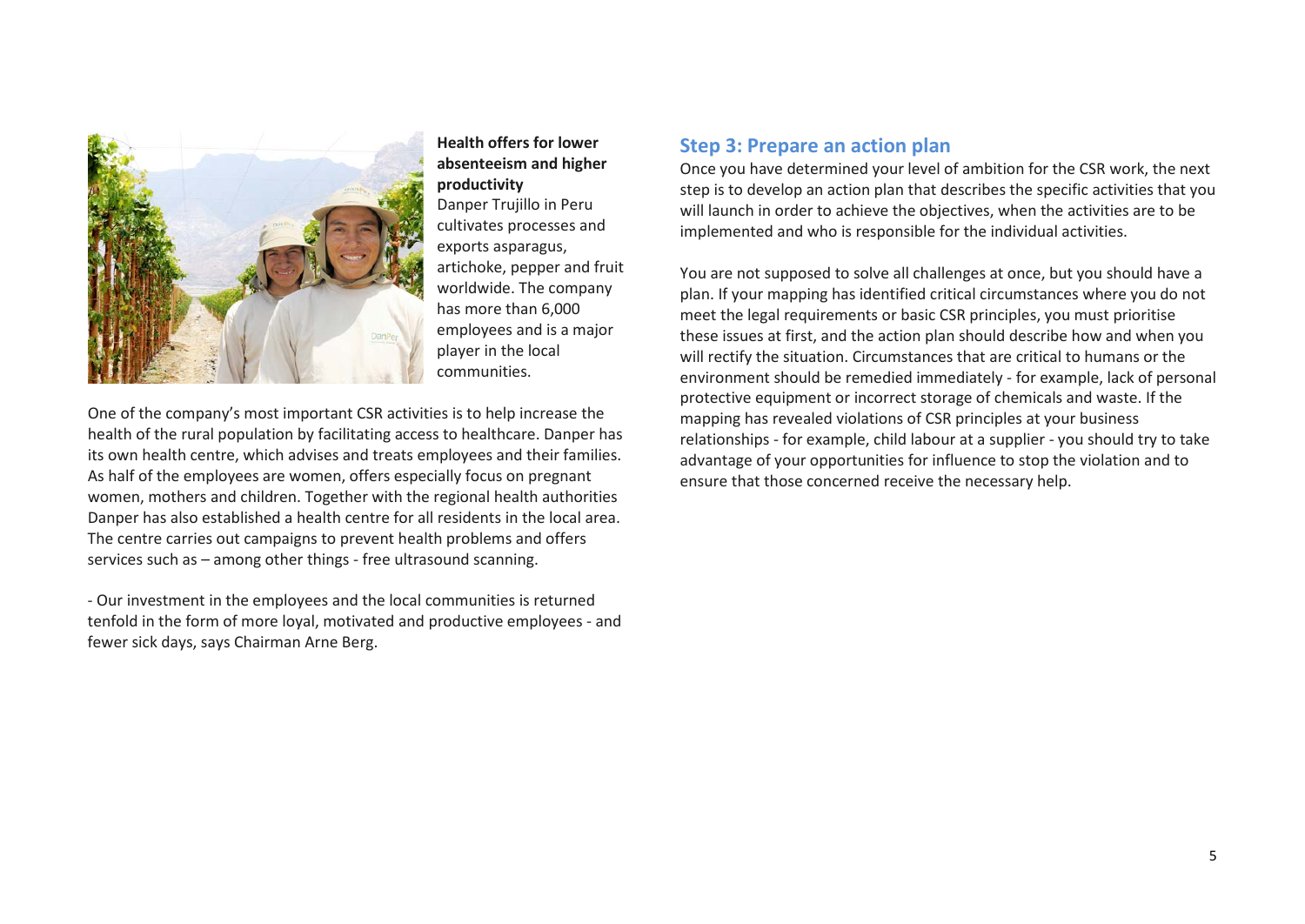

**Close dialogue with the local community is essential to the operation** Danosha operates an advanced pig production in Ukraine with 600 employees. When the company applies the organic waste from pig farms as fertiliser, the smell cannot completely

be avoided. It is therefore important that Danosha has a good dialogue with the local community about how the application can be planned in order to bother the neighbours as little as possible.

It takes both time and patience to establish a good dialogue. The experience shows that it saves the company for much trouble, if you meet people where they are and listen to their concerns. Danosha has - among other things participated in several meetings in the village hall, and if complaints about smells arise, a representative from the management immediately sets out to find the source together with the complainants.

- We take all feedback seriously, even if we do not expect that we are to blame. It is a very important signal that it is the management of the company that turns-out. In this way people can well figure out that we really mean it when we say we will listen to them. It provides security, but it is a relationship of trust that has to be built up over a long time and kept alive, says Chairman Tom Axelgaard.

## **Step 4: Incorporate the CSR in the management routines**

Step 4 is about making the CSR work a natural part of the company's operations. This is best achieved by integrating CSR into the existing decisionmaking and daily management routines rather than by building new parallel management systems.

It is a good idea to appoint an overall CSR Officer who can coordinate the efforts, allocate tasks, provide resources and ensure progress of the work. It is also important to consider which employees are to be involved in the work, in order to secure support and ownership of the CSR efforts.

You need management routines in order to:

- Continually identify and assess your CSR impacts and risks
- Preclude, reduce and remedy identified CSR impacts
- Follow up on the launched activities and communicate the results to the employees
- Train employees so that they have the necessary CSR competences
- Handle inquiries from concerned stakeholders, including complaints

Perhaps you already have a management system in which the CSR routines can be included. Otherwise, there are a number of management standards for CSR, where you can find inspiration how to establish management routines. For example, ISO 14000 (environmental management), OHSAS 18000 (Occupational Health and Safety Management Systems— Requirements), SA 8000 (Social Accountability) and Global GAP (Good Agricultural Practice).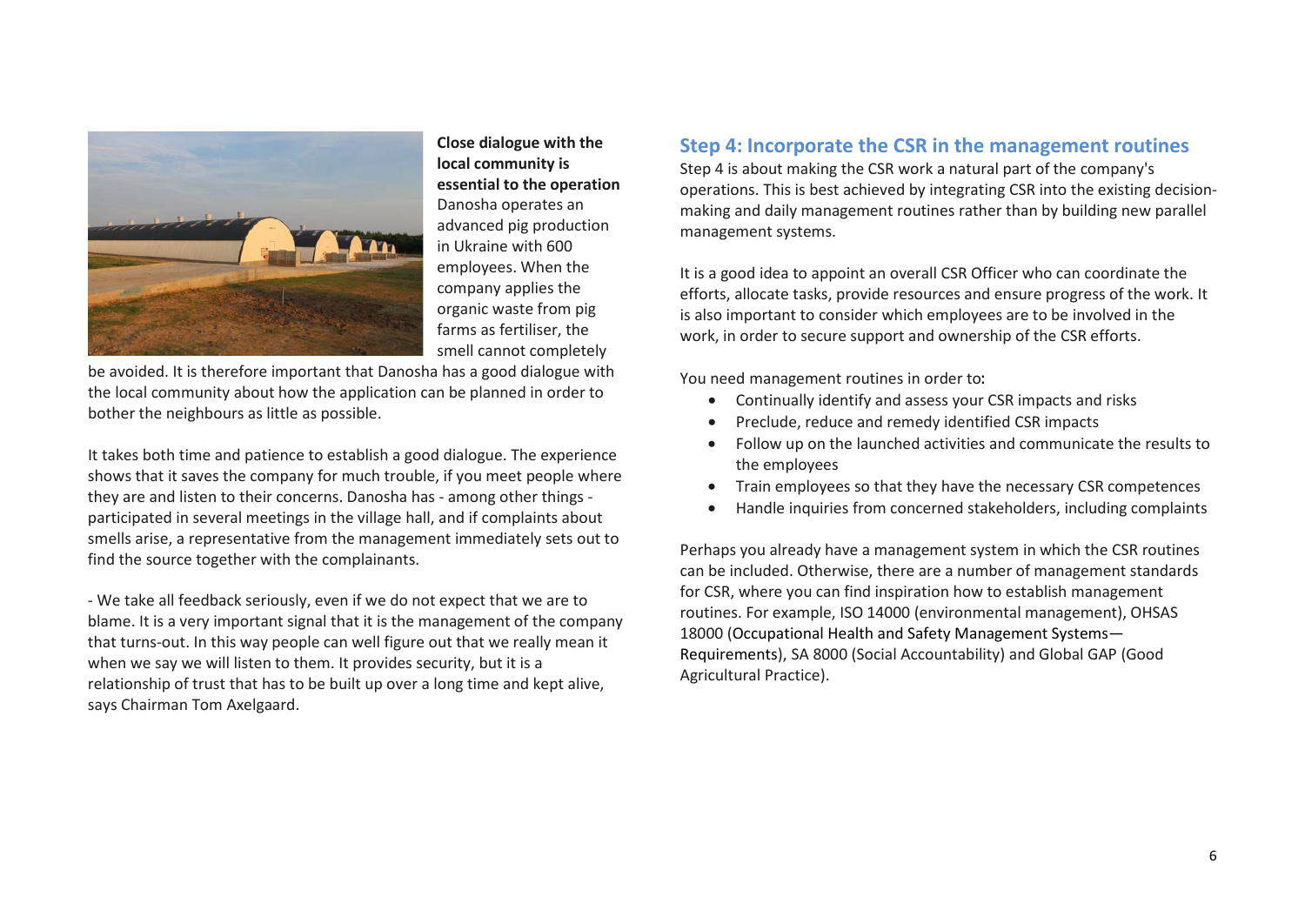

### **Zero tolerance for bribery protects reputation** West African Fish creates employment for 100 employees and livelihoods for about 400 families with their sustainable fish farming in Ghana. All fish is sold on the local domestic market.

From day one the company has had a zero-

tolerance policy on corruption and bribery of any kind. This has – among other things - meant that the company has had to wait two years and nine months for an environmental approval in connection with an expansion of production. If the company had bribed the right places, the approval would have been granted on the following day.

West African Fish persisted in its policy in order not to jeopardise the company's good reputation. And though it may still be uphill, the company experiences that the authorities' administrative procedures today run more smoothly. It shows that it really pays to be persistent in the long run.

- We are in contact with authorities at many levels both locally and centrally. They all know that we do not pay anything, no matter what, and that we can afford to wait. At the same time, I believe that our persistence commands respect among the locals. But the main thing for me is that I have a clear conscience when I get up in the morning, says Chairman of West African Fish Mogens Mathiasen.

## **Step 5: Review the progress and communicate the results**

Step 5 is about reviewing the progress of the CSR work and assess whether there is a need to adjust the strategy, enhance the efforts, identify new efforts and set new goals. It is a good idea to prepare an annual progress report which will give an overview of the year's CSR efforts and results. The report can be an opportunity to put the CSR work on the Board's agenda.

The progress report can also be an opportunity to inform external stakeholders about your CSR work, so you get credit for your efforts. At the same time a visible external communication on the CSR efforts also helps to retain focus and commitment internally.

You can use the progress report to select and target the CSR information at selected stakeholders, with whom you would like to enter into dialogue on CSR. With advantage you can make use of the communication channels through which you normally reach them. It may be your annual report, website, sales and marketing materials or the social media.

It may also be worthwhile to communicate openly about the challenges and dilemmas that you experience in your CSR work, because this will have the result that you are stronger if you will need to explain unacceptable CSR efforts at yourself or at your suppliers. Dialogue with the stakeholders will strengthen their confidence in you and also give you a valuable insight into their expectations and requirements, which you can take into account when you have to prioritise and plan your CSR efforts.